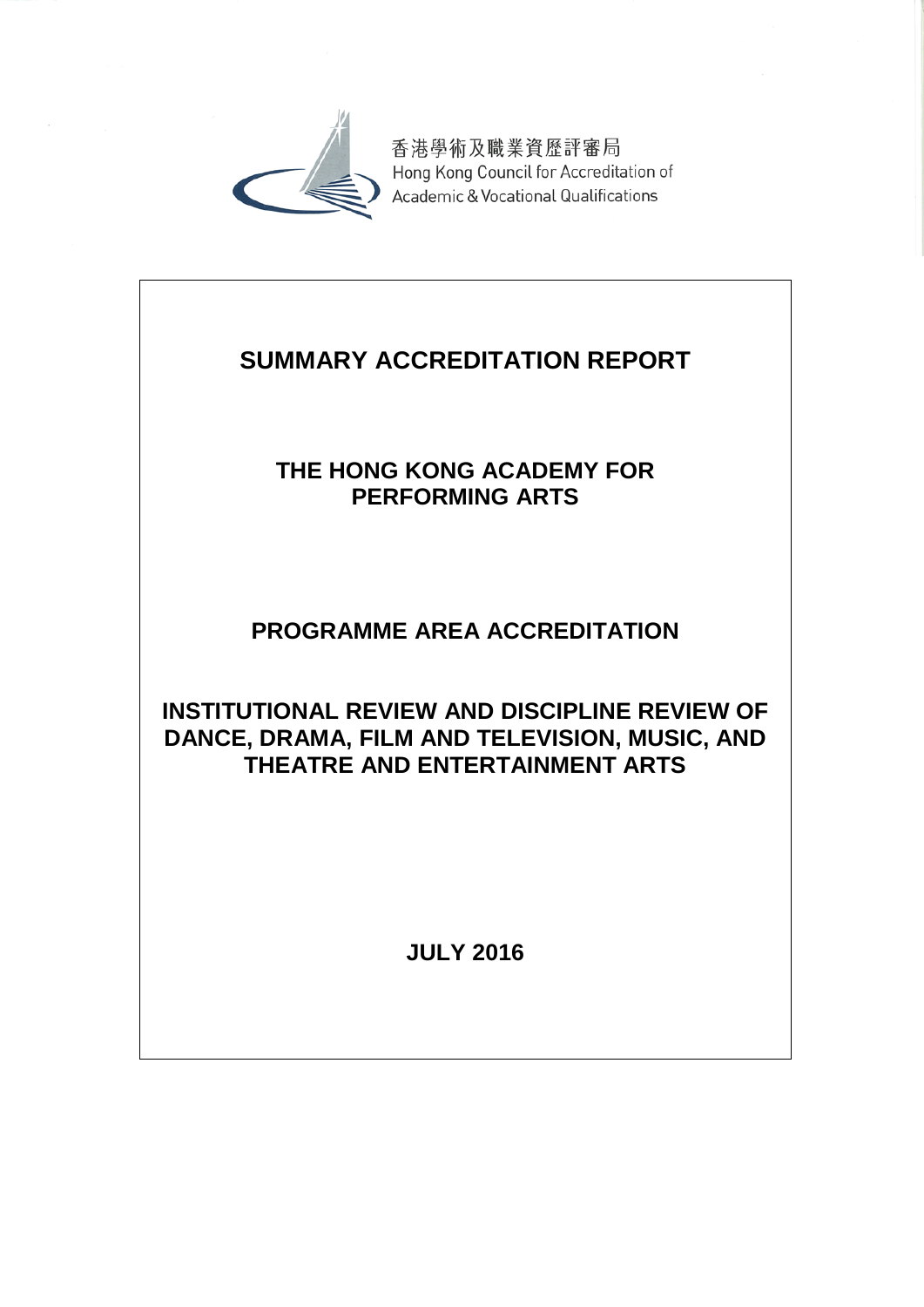This accreditation report is issued by the Hong Kong Council for Accreditation of Academic and Vocational Qualifications (HKCAAVQ) in its capacity as the Accreditation Authority as provided for under the Accreditation of Academic and Vocational Qualifications Ordinance (Cap 592) (AAVQO). This report outlines HKCAAVQ's determination, the validity period of the determination as well as any conditions or restrictions on the determination.

#### **1. Introduction**

- 1.1 The Hong Kong Academy for Performing Arts (the Academy) was established by The Hong Kong Academy for Performing Arts Ordinance (Cap 1135) in 1984. It has since undergone three successful Institutional Reviews, a number of Programme Validation/ Revalidation exercises, and one successful Programme Area Accreditation (PAA) for the programme areas of Dance, Drama, Film and Television, Music, and Theatre and Entertainment Arts at QF Level 5. Since 2006, the Academy has been offering accredited postgraduate programmes at QF Level 6, and has since undergone a complete cycle of re-accreditation of the learning programmes. At present, all its Bachelor Degree programmes either fall under the approved programme areas in PAA or have gone through HKCAAVQ accreditation, and all its Master Degree programmes are accredited programmes of HKCAAVQ.
- 1.2 Having all Master Degree programmes successfully re-accredited, the Academy commissioned HKCAAVQ to conduct this Programme Area Accreditation exercise.
- 1.3 The accreditation exercise was conducted according to the relevant accreditation guidelines referred to in the Service Agreement and the Terms of Reference stated therein. A site visit took place on 27 to 29 April 2016.

#### **2. HKCAAVQ's Accreditation Determination**

- 2.1 Having due consideration of the accreditation panel's observations and comments as presented in this report, HKCAAVQ makes the following accreditation determination.
- 2.2 The Hong Kong Academy for Performing Arts is considered as meeting the HKCAAVQ accreditation standards of Institutional Review and Discipline Review of the Programme Area Accreditation. The Academy has the institutional competencies to develop learning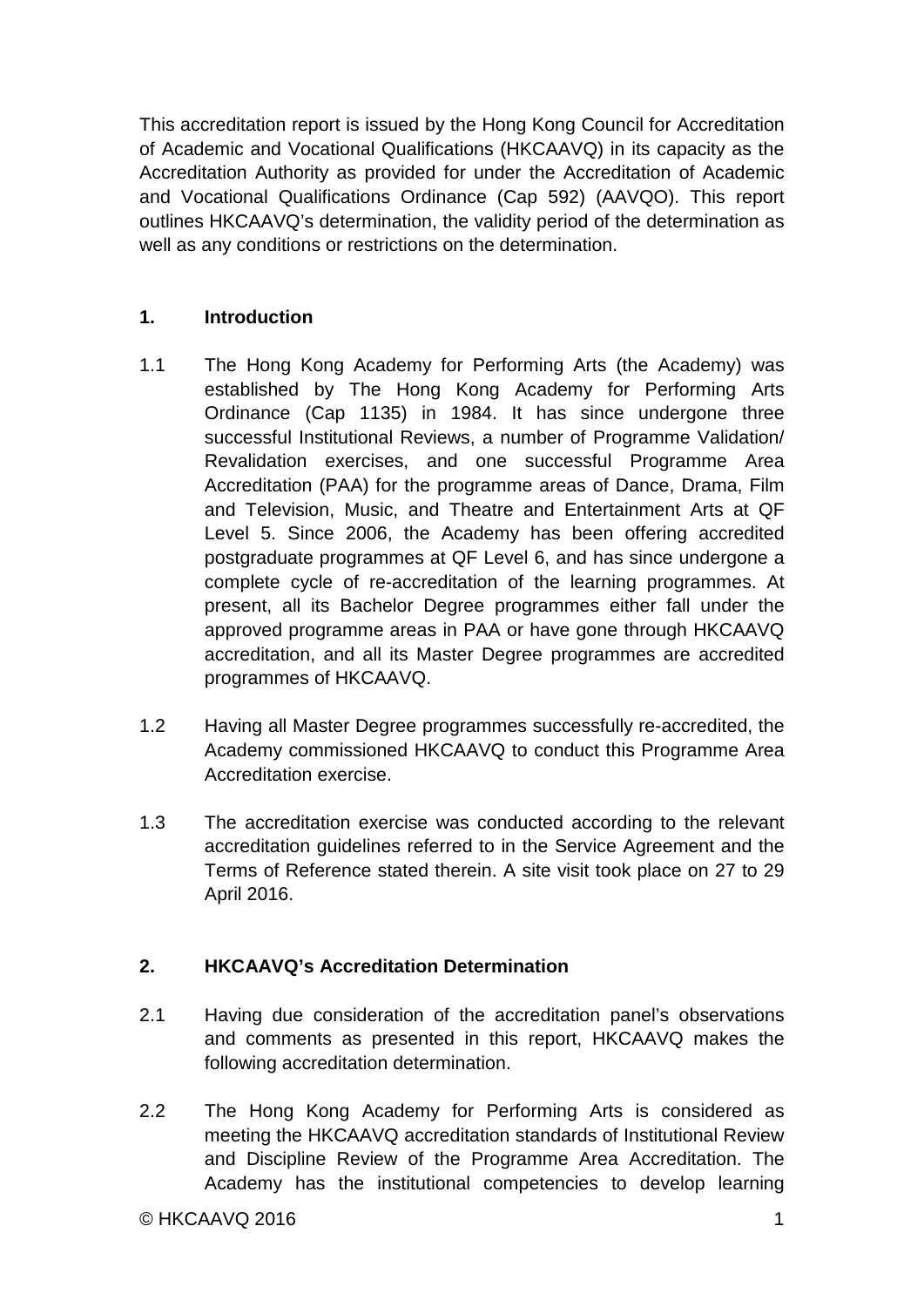programmes meeting its strategic objectives. The Academy also has robust internal processes in place that ensure the development and operation of learning programmes under the approved programme areas are aligned and managed in accordance with its institutional development plan, and its learning programmes meet the stated objectives and QF standards.

2.3 HKCAAVQ determines that The Hong Kong Academy for Performing Arts can be granted the Programme Area Accreditation status for the programme areas of Dance, Drama, Film and Television, Music, and Theatre and Entertainment Arts at QF Level 6 under the Area of Study and Training as given below for a validity period of five years during the academic years 2016/17 to 2020/21 inclusive. The details are specified as follows:

| <b>Name of Operator</b><br>營辦者名稱                        | The Hong Kong Academy for Performing Arts<br>香港演藝學院                        |                           |
|---------------------------------------------------------|----------------------------------------------------------------------------|---------------------------|
| <b>Address of Operator</b><br>營辦者地址                     | 1 Gloucester Road, Wan Chai, Hong Kong<br>香港灣仔告士打道一號                       |                           |
| <b>Name of Award Granting</b><br><b>Body</b><br>資歷頒授者名稱 | The Hong Kong Academy for Performing Arts<br>香港演藝學院                        |                           |
| Area(s) of Study and<br><b>Training</b><br>學習及培訓範疇      | Arts, Design and Performing Arts                                           |                           |
| Sub-area(s)<br>子範疇                                      | <b>Performing Arts</b>                                                     | Fine Arts and Visual Arts |
| <b>Programme Area(s)</b><br>學科範圍                        | Dance<br>Drama<br><b>Music</b><br>Theatre and<br><b>Entertainment Arts</b> | Film and Television       |
| <b>QF Level</b><br>資歷架構級別                               | Level <sub>6</sub>                                                         |                           |
| <b>Start Date of Validity Period</b><br>有效期的開始日期        | 1 August 2016                                                              |                           |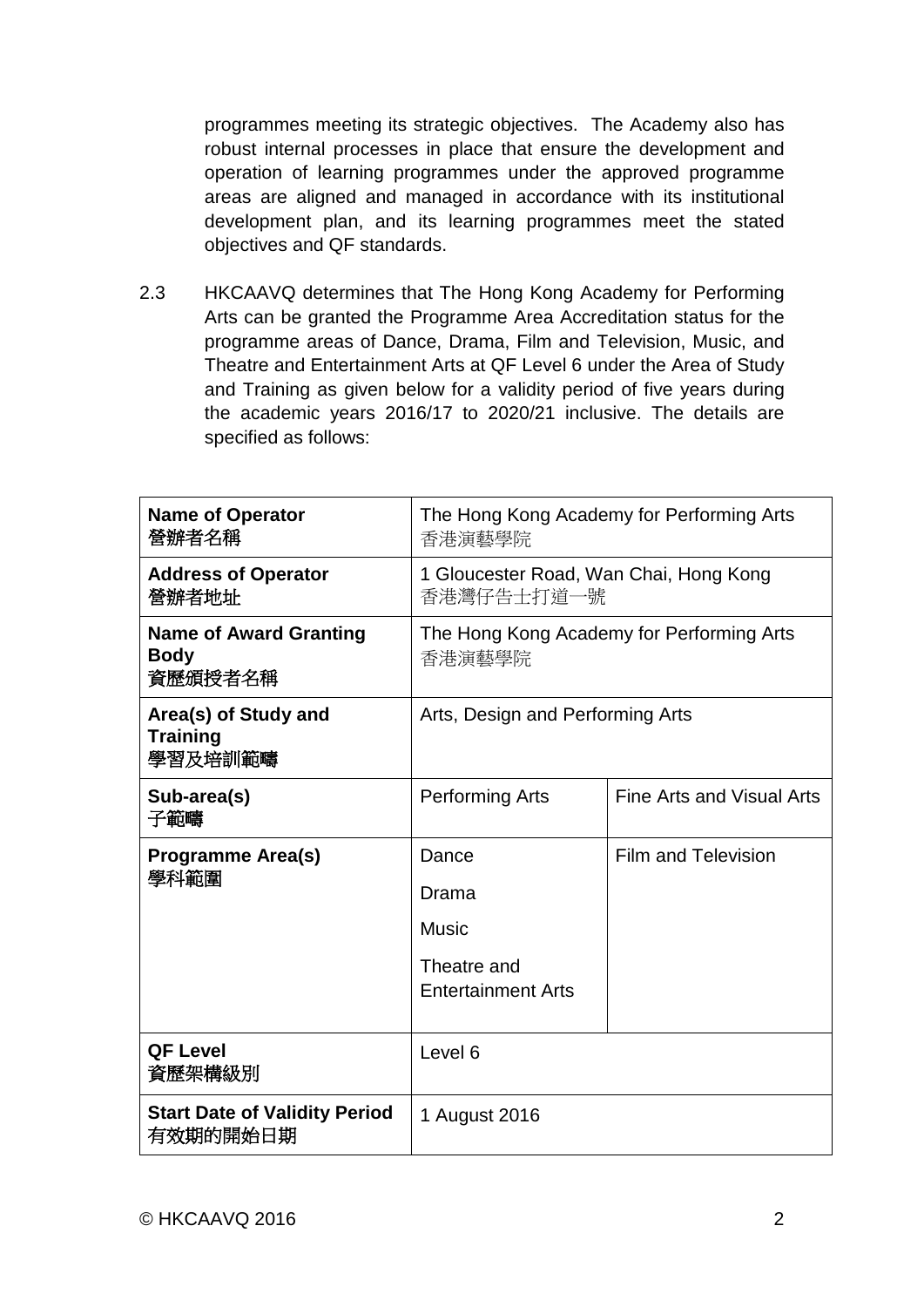| <b>End Date of Validity Period</b><br>有效期的終止日期           | 31 July 2021                               |
|----------------------------------------------------------|--------------------------------------------|
| <b>Address of Teaching /</b><br><b>Training Venue(s)</b> | (1) 1 Gloucester Road, Wan Chai, Hong Kong |
| 授課地址                                                     | (2) 139 Pokfulam Road, Pokfulam, Hong Kong |

- 2.4 Recommendations pertaining to Institutional Review
	- (a) The Academy should limit further major revisions to administrative and organisational structures until the next major review cycle.
	- (b) The Academy should articulate clearly the definition of 'Practice as Research' so that its key principles and directions are developed in a shared and systematic way across all Schools.
- 2.5 Recommendations pertaining to the Discipline Review of Dance, Drama, Film and Television, Music, and Theatre and Entertainment Arts

The Academy should ensure a suitable level of standardization of the design of Major Study courses to facilitate interdisciplinary collaboration.

- 2.6 Scope of Programme Areas
	- (a) The scope of the approved programme area of Dance covers the study and training in principles, choreography, performance, pedagogy, dance and technology, dance science, teaching and learning, documentation, and research for Dance.
	- (b) The scope of the approved programme area of Drama covers the training, study and research in acting, directing, playwriting, Drama and Theatre Education, and Applied Theatre.
	- (c) The scope of the approved programme area of Music covers the study and training in Chinese and Western instrumental and voice performance, conducting Chinese orchestras, composition, and research in music.
	- (d) The scope of the approved programme area of Theatre and Entertainment Arts covers the study and training in costume and scenic design, lighting and sound design, technical direction, arts